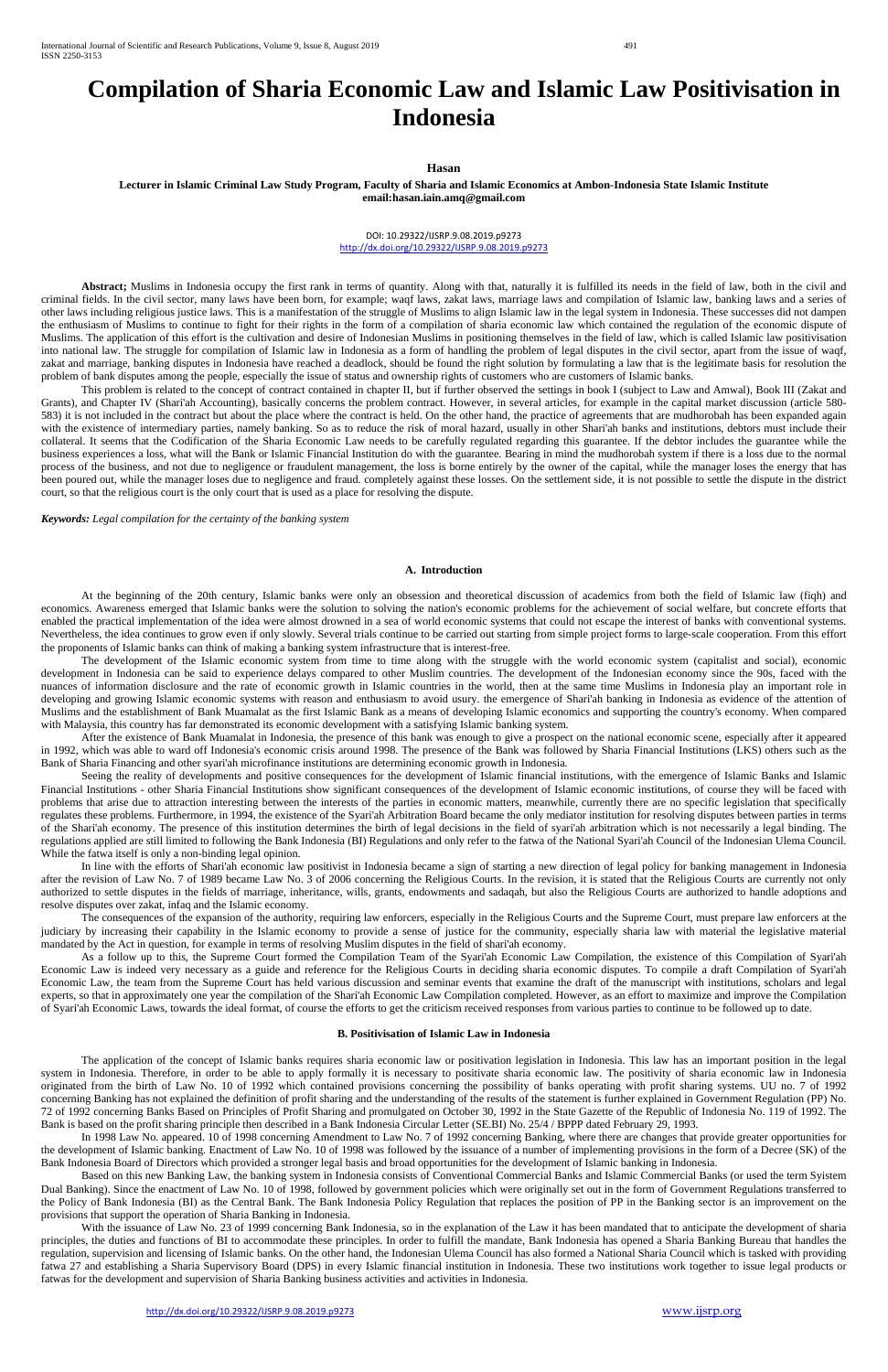International Journal of Scientific and Research Publications, Volume 9, Issue 8, August 2019 492 ISSN 2250-3153

In connection with resolving sharia economic disputes, with the issuance of Law No. 3 of 2006 concerning Amendment to Law No. 7 of 1989 concerning the Religious Courts, then sharia economic disputes constitute the absolute authority of the Religious Courts. This law is a product of legislation that first gave competence to religious courts in resolving sharia economic cases.

Along with the rapid sharia banking industry in Indonesia, it requires a separate regulation which is lex specialis from the Banking Law. On July 16, 2008 Law Number 21 of 2008 concerning Sharia Banking was ratified. Birth of Law No. 21 of 2008 the existence of Islamic Banking has become stronger and has a stronger legal basis. However, on the other hand, the provisions of Article 55 paragraph (2) of Law No. 21 of 2008 along with its explanation, juridically, shows that there has been a reduction in the competence of religious courts in the field of Islamic banking. Given Law No. 3 of 2006 has provided absolute competence in sharia economic matters (including Islamic banking) to the Religious Courts. Islamic insurance emerged in 1994 along with the inauguration of PT. Syarikat Takaful Indonesia which later established 2 subsidiaries namely PT. Family Takaful Insurance in 1994 and PT. General Takaful Insurance in 1995. This insurance operating license was obtained from the Ministry of Finance through Decree No. Kep-385 / KMK.017 / 1994 dated August 4, 1994. From a legal standpoint, Islamic insurance is still basing its legality on Law No. 2 of 1992 concerning Insurance Business which actually does not accommodate sharia insurance because it does not regulate the existence of insurance based on sharia principles.

When talking about law, in fact it will not be far from the political range. The involvement of Muslims in political matters also determines the character of the legal product produced. The character of legal products is identical to the nature and nature of legal products. Referring to the statement above, then it should provide opportunities in various fields, including the law on sharia economic disputes settlement in the form of the Compilation of Shari'ah Economic Law (KHES), so that Muslims can breathe a sigh of relief. The law is into national law. The application of the desires and results of the efforts of Indonesian Muslims is in the field of law.

Indonesia, which is inhabited by the largest number of Muslims, has also contributed its thoughts and actions in order to advance Indonesia in general, on the other hand it cannot be denied that Muslims must be able to fight for their needs or needs in various ways including the current positivisation of Islamic Law. into national law. Legal experts often call it the theory of existence which in relation to Islamic law is a theory that explains the existence of Islamic law in Indonesian national law. The Indonesian national law is a national law originating from the Pancasila state philosophy.

The positivist effort itself has actually been going on for a long time, with the issuance of the Agrarian Law of 1960, Law Number. 1 of 1974 concerning Marriage Law, then increased to Islamic law as a source of national law in Law Number. 7 of 2009 concerning Religious Courts, Presidential Instruction No. 1 of 1991 concerning the socialization of the Compilation of Islamic Law, Law Number. 41 of 2004 concerning Waqf, Zakat Law, Hajj Act and the last Law Number. 3 of 2006 concerning Amendment to Law Number. 7 of 1989 concerning the Law on Religious Courts which provides the expansion of material competence for the Religious Courts, including in the economy of Shari'ah.

Referring to this description, actually since the establishment of this State Islamic values have been fought for in the field of law, as Soepomo argues, explaining that Indonesia does not have to be an Islamic state, but a country that uses the noble moral basis advocated by Islam. If examined in depth these opinions, it is appropriate that Muslims in Indonesia must continue to fight for and maintain and enhance Islamic values in fields that are very urgent needs to regulate and resolve the problems faced by Muslims today. Of course to fight for a constitution based on the moral basis of Islam must be encouraged by the performance of Muslims themselves in every policy. Both for those who sit in Legislative institutions, Executive institutions and Judicial institutions. Without the role of Muslims in these institutions it is impossible for Islamic moral values to be fulfilled and placed in the Indonesian constitution. This can be achieved and at least depends on tenacity and shrewdness because often political interests can hinder the program of Islamic law legislation. However, Indonesian Muslim-majority society has made Islam as a way of life in daily life, of course, only limited to personal and in limited matters.

Law is not entirely autonomous institution, but it is in a position that is interrelated with other sectors of life in society. One aspect of this situation is that it must always make adjustments to the objectives of the community. Therefore, law is a dynamic. Political law is a factor of cause such dynamics, therefore it is directed to the iure constituendo (ius constitutum) that law should apply.

The development of national law objectively recognizes legal plurality within certain limits. The policies of customary law and religious law for certain legal and natural environments are therefore not possible to impose a legal unification for several fields of life. There is no need to question if the subject of Islamic law is carried out by Shari'ah economic law. Furthermore, it is also natural in family relations that sometimes local customary law is more dominant. The principle of legal unification must be a guideline, but so far unification is impossible, then the plurality of laws must be accepted in reality. Ideally legal plurality must be accepted as part of the national legal order.

Through the struggle of Islamic nationalist founding fathers to incorporate Islamic values into the Indonesian constitution with the seven words in the Pancasila as the basis of State ideology, it has shown the effort to proceed, even though the the struggle to include the seven words in the panacasila failed to realize the reason for the creation of national unity and unity. This is not an obstacle to continuing to fight for Islamic values in every constitution in Indonesia.

Legal experts try to master the regulations well so that they can solve various kinds of legal problems that arise in the community with full justice and benefit. In making decisions in the courts in the field of Islamic economics there is a possibility of differences of opinion. Therefore, legal certainty is needed as a basis for decision making. Moreover, with the characteristics of the muamalah which are "elastic and open", it is very possible to vary these decisions which can potentially hinder the fulfillment of a sense of justice. Thus the birth of Codification of Sharia Economic Law in a Civil Code of Islamic Law became a necessity. It is understandable that the formulation of material for

Codification of Sharia Economic Law is not found in Jurisprudence in Indonesian judicial institutions. Nevertheless, jurisprudence in the same case can be referred to as long as it does not conflict with the principles of sharia economic law. That is, the legal decisions of the past were disputed, because they were judged to be in accordance with sharia.

So the work of the Indonesian sharia economic mujtahids, not only formulates new economic laws that come from fiqh / sharia norms, but how can they facilitate existing national law. National law sourced from the Civil Code (BW), most likely in accordance with sharia, then the material and legal decisions in the form of jurusprudensi can be accepted or adopted.

When the authority to adjudicate sharia economic legal disputes is the absolute authority of religious court judges, it is necessary to have a complete sharia economic law codification so that Islamic economic law has legal certainty and judges have standard references in resolving disputed cases in the Shari'ah business. In the field of marriage, inheritance and waqaf, we already have KHI (Compilation of Islamic Law), whereas in the field of Islamic economics we do not have it yet. The position of KHI is constitutionally, still very weak, because its existence is only as presidential decree. Therefore a stronger rule of law is needed which can be a reference for judges in deciding various legal issues. For this reason we need to formulate a Codification of Islamic Economic Law, as made by the Ottoman Turkish government named Al-Majallah Al-Ahkam al-ʻAdliyah consisting of 1851 articles.

Thus, the presence or absence of an Islamic political obsession in various legal formulations organically from fundamental norms and constitutional activities in the course of the nation's history does not have the slightest influence on the existence of Islamic law. The close closure of the opportunities at each social and political forum is not able to withstand the seepage of Islamic law. To be able to answer that challenge, Muslims must also have the right methodology and strategy for the positivist efforts of Islamic law in Indonesia. Because the views of different policy holders, including among the Islamic community itself, so that the attraction of interests between various existing political interests, including with the state or exponents of other religions will be increasingly stringent.

According to Syamsul Anwar as quoted by M. Rusydi, there are at least two stages for the positivist process of Islamic law, namely the hermeuneutis stage and the political stage. At the stage of hermeuneutis there is a need for classification of shari'ah law so that the classification can produce a legal format that has been compromised with the context of space, time, situation, and conditions of the Indonesian people. Therefore, the terminology put forward has become a universal language that will be easily accepted by all groups. Whereas at the political stage carried out by the legislature, people's representatives, especially those carrying out Islamic values can dialogue about Islamic values with various legislators. So that qualified foresight and lobbying from Islamic legislators is crucial. Related to the Islamic economy that has spread in this country, of course many expect a set of rules that are certain about it. Through efforts to compromise politics and the sincerity of various parties little by little the regulations concerning the shari'a economy have begun to be rolled out including the existence of the Compilation of Shari'ah Economic Law.

Thus the positivation of Islamic law in Indonesian National Law can be achieved if various parties are able to lift macro and micro potentials of Islam that are able to blend with national law can certainly be supported by two abilities and stages, namely the potential that emerges from Muslims as implementers of Islamic teachings itself and sustained by the next stage, namely the political stage, namely the stage of Muslims who are able to fight for it in the legislature, people's representatives, especially those carrying out Islamic values can dialogue with various other legislators, so that carefulness and lobbying by Islamic legislators becomes very decisive to produce results.

#### **C. Urgency of Codification of Shari'ah Economic Law**

After the birth of various laws relating to the needs of Muslims starting from the Agrarian Law of 1960, Law No. 1 of 1974 concerning Marriage Law, then increased to Islamic law as a source of national law in the Law Number. 7 of 2009 concerning the Religious Courts, Presidential Instruction No. 1 of 1991 concerning socialization of the Compilation of Islamic Law, Law No. 41 of 2004 concerning Endowments, Zakat Law, Hajj Act and the last Law No. 3 of 2006 concerning Amendments to Law -Number of numbers. 7 of 1989 concerning the Law on Religious Courts (UUPA) which provides for the expansion of material competence for the Religious Courts. This did not dampen the enthusiasm of Muslims to identify the needs of Muslims which must be addressed in regulations as directors in the lives of Muslims in all fields, then other important things were hastened so that Muslims struggled for Sharia Economic Law which was then formulated in the form of Legal Compilation Syari'ah Economy (KHES), considering the shari'ah economic law as the law of muamalat has a variety of different views.

Codification is the collection of various regulations into laws or matters for the preparation of statutory books. In its history, the formulation of a law or regulation was made in writing called jus scriptum. In subsequent developments various regulations in written form were born called corpus juris. After the number of regulations became so many, it required a legal codification that gathered various kinds of laws and regulations.

Based on that rationale, then sharia economic law originating from fiqh muamalah, which has been practiced in activities in Islamic financial institutions, requires a forum for legislation to facilitate its application in business activities in these Islamic financial institutions. The existence of Sharia Economic Law Codification is a new breakthrough as an effort of Islamic Law positivisation into national Law. The rapid development of the Syari'ah Economy in Indonesia has made the need to prepare material for the Shari'ah Economic law to be held immediately. In the framework of these needs Codification of Sharia Economic Law finally emerged as the material law of the Shari'ah economy.

# **D. Analysis of Compilation of Shari'ah Economic Law**

Codification is the set of various regulations into laws or the matter of drafting statutory books. Historically, the formulation of a law or regulation was made in writing called jus scriptum. In later developments various regulations were written in a written form called the corpus juris. After the number of regulations became so many, it required a legal codification that gathered various kinds of laws and regulations. The legal experts and judges also try to master the rules well so that they can solve various kinds of legal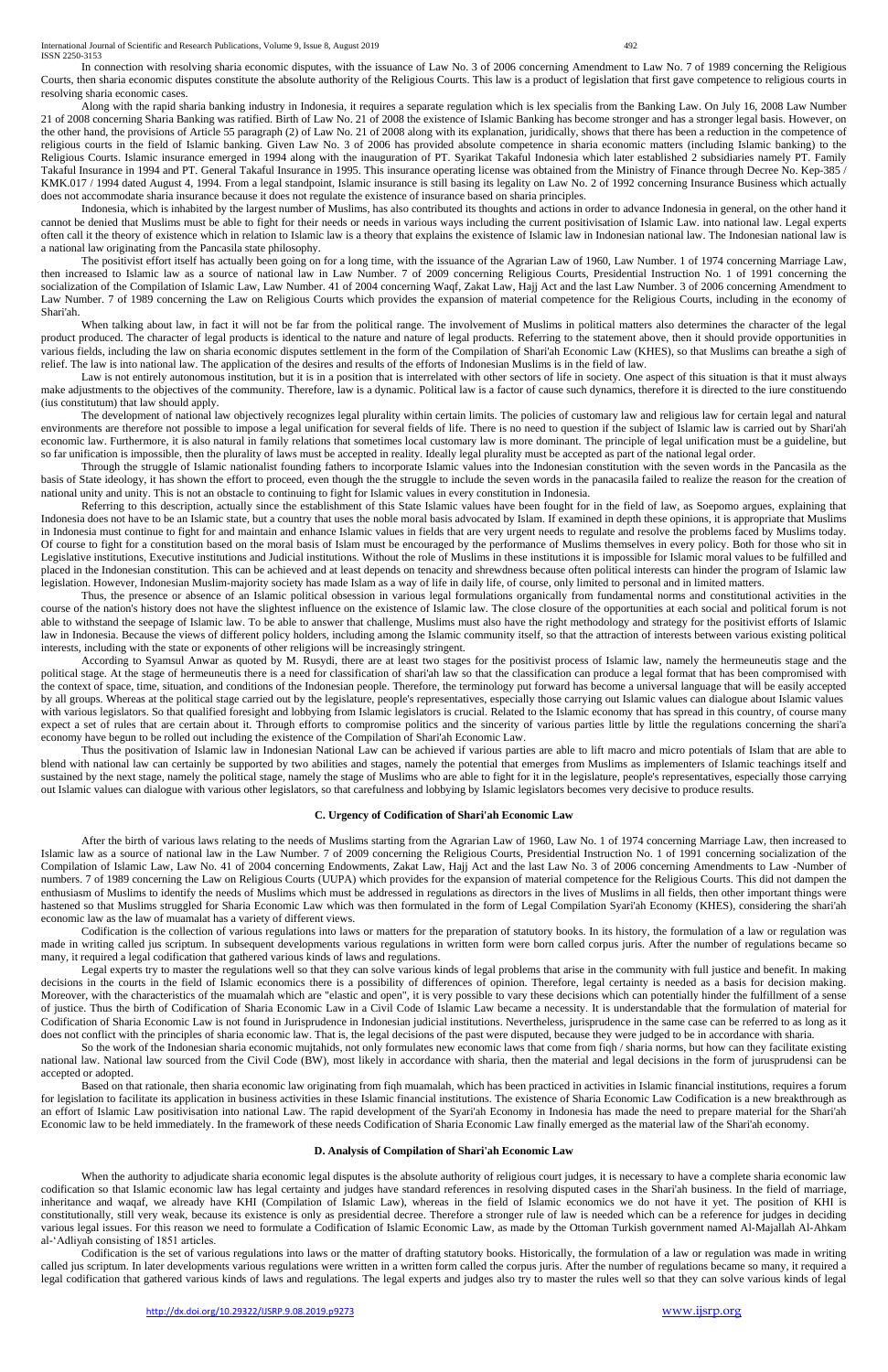<http://dx.doi.org/10.29322/IJSRP.9.08.2019.p9273> [www.ijsrp.org](http://ijsrp.org/)

problems that arise in the community with full justice and benefit. Based on that rationale, then Islamic economic law originating from fiqh muamalah, which has been practiced in activities in sharia financial institutions, requires a forum for legislation to facilitate its application in business activities in Islamic financial institutions.

In making decisions in the courts in the field of Islamic economics there is a possibility of differences of opinion. For this reason, legal certainty is needed as a basis for decision making at the Court. Moreover, with the characteristics of the muamalah which are "elastic and open", it is very possible for the variability of these decisions to be very potential to hinder the fulfillment of a sense of justice. Thus the birth of the Codification of Sharia Economic Law in a Civil Code of Islamic Law became a necessity. It is understandable that the formulation of material for Codification of Sharia Economic Law is not found in Jurisprudence in Indonesian judicial institutions. Nevertheless, jurisprudence in the same case can be referred to as long as it does not conflict with the principles of sharia economic law. That is, the legal decisions of the past were disputed, because they were judged to be in accordance with sharia. If you look at the contents of the Syai'ah Economic Law Compilation (KHES), of course there are still some things that can be used as notes for future improvements. Some of these things include:

### **1. Preparation of Compilation of Islamic Economics Law Codification**

Impressed in the compilation of the Compilation of Shari'ah Economic Law, it was too hasty. The duration of the making of the Islamic Economics Law Codification is approximately a year. When compared to the making of the Compilation of Islamic Law (KHI) it seems that the preparation needed takes quite a long time. Compilation of Islamic Law was prepared since 1985 with the Joint Decree (SKB) of the Chairperson of the Supreme Court of the Republic of Indonesia and Minister of Religion No. 07 / KMA / 1985 and No. 25 of 1985 dated March 25, 1985. The period of project implementation was set for two years from the date of the enactment of the Joint Decree.

One of the most important things in drafting a law is the excavation of the sociological aspects of Islamic law and legal opinions among experts, scholars, pesantren and academics. This effort is a way to more "Indonesianize Islam" so that it is in accordance with the Indonesian culture itself. Besides that, by listening to input from each party, the existence of the law is expected to be of higher quality. When looking at the preparation for the preparation of the Codification of the Sharia Economic Law, it seems that it does not optimize the sociological aspects and legal opinions of many experts. Those involved in the preparation of the Codification of Sharia Economic Law are arguably only a small part, in contrast to the formulation of the Compilation of Islamic Law which involves many Ulama (Kyai), Islamic boarding schools, and the emission of several well-known State Islamic Institutes in Indonesia, and several other practitioners. But of course, this did not dampen our appreciation for the existence of the Compilation of Syari'ah Economic Law as a "grand" work from the Supreme Court as a new breakthrough in the History of Islamic Law in Indonesia.

#### **2. The term Syari'ah in the Codification of Sharia Economic Law**

The Material of Sharia Economic Law Codification (KHES) is basically a compilation of various types of fiqh that already exist, there are even a number of things that are classified as ijtihad compilation team of Codification of Sharia Economic Law itself. When looking at Shari'ah terminology as rules or points set by God so that humans make it as a rule in relation to God, fellow Muslims, fellow humans, and their environment. In other words, syari'ah is a basic, fixed and wide-ranging regulation. When using the term Shari'ah in the Codification of Sharia Economic Law, this contains contradictions because Economic Law, which is Muamalat Fiqh, is certainly not static but dynamic. As has become a general rule in muamalah, that the law of ashl from muamalah is permissible as long as there is no text that prohibits.

Economic law contained in the Codification of Sharia Economic Law is of course the result of human thoughts that will continue to be dynamic in accordance with the development of the times. Even the terms contained in the Islamic Economics Law Codification of course there are those that contain new terms such as capital markets or accounting. From this description, it is actually inappropriate to mention the term syari'ah in the Codification of Sharia Economic Law, perhaps it is more appropriate to use the term Islamic Economic Law as it is commonly used in other Islamic countries.

#### **3. Content of Codification of Sharia Economic Law and Concept of Contract**

When looking at the entire contents of the Islamic Economics Law Codification it seems too much to discuss the concept of contract. As stated by the Supreme Judge Dr. Abdurrahman, Islamic Economics Law Codification almost 80% contained about contract. In accordance with the contents of the Sharia Economic Law Codification, the discussion of the concept of contract can be found in chapter II, but if further observed the settings in book I (subject to Law and Amwal), Book III (Zakat and Grants), and Chapter IV (Shari'ah Accounting) ), basically related to the issue of contract. However, in several articles, for example in the capital market discussion (article 580-583) it is not included in the contract but about the place where the contract is held.

#### **4. Formulation of Covenant Terminology**

Concerning the formulation of the contract contained in the Codification of Sharia Economic Law article 20 number (1). This article defines a contract with an agreement in an agreement between two or more parties to do or not carry out certain legal actions. This formula seems to be just a duplication. Because the contract itself is translated by agreement or contract. According to Mustafa Ahmad Az-zarqaakad in language means al-rabth which means to collect or collect two ends of the rope and tie one to the other until both of them continue and become one strin.

There are several terminology of the contract proposed by experts including Wahbah Az-zuhaili defining the contract as a connection between consent and qabul that is justified by syara 'which creates legal consequences for the object. Meanwhile, according to Syamsul Anwar, the definition of contract with the meeting of consent and obedience is a statement of the will of two or more parties to give birth to a legal effect on the object. The definition of the contract shows the following: First, the contract is an attachment or meeting of consent and obedience which results in the emergence of legal consequences. Second, the contract is the act of two parties because the contract is a meeting of the ijab that presents the will of one party and the decree which expresses the will of the other party. Third, the purpose of the contract is to give birth to a legal effect. Thus, the meaning will be even richer if the terminology put forward by the Sharia Economic Law Codification does not contain duplication, but rather parses the principles of the contract such as the qabul agreement between the two parties.

#### **5. Not Mentioning Sub-Subjects of Important Topics in Covenants**

Sharia Economic Law Codification has not mentioned important sub-topics in the contract, so the contents are still too general. This will cause problems when cases arise which are not covered in the Sharia Economic Law Codification, so the interpretation of the "forced" judge will actually cause another problem, namely the sense of justice of the parties. This is where the need for a more detailed legal format, so that it can answer many problems. If the law is too global, the difference in interpretation especially for judges will not be inevitable given the different perspectives and paradigms of judges.

In Islamic law, recognizing the contract of al-Qardh is a loan contract to the customer (muqtaridh) which requires provided that the customer must return it at a specified time. This financing product is guided by the DSN fatwa No.19 / DSN-MUI / IV / 2001 concerning al-Qardh, Bank Indonesia Regulation No. 9/19 / PBI / 2007 and Law No. 21 of 2008 concerning Islamic Banking. In its implementation, this contract is rarely used by Islamic Banks because in this contract there must be no additions to the loan agreement, according to the rules of jurisprudence "Every receivable that brings (takes) benefit / additional / additional, then it is usury." therefore, even if it is used, the bank is very careful in its implementation because on the one hand it cannot take profits and on the other hand the bank also minimizes the risks that will occur. As for usually banks use this contract as a complementary product for customers who have proven their loyalty and loyalty that require immediate bailout funds for a relatively short period of time. The customer will return the money as soon as possible, can be exemplified: Hajj bailout loans, where prospective hajj customers are given a bailout loan to meet the conditions for depositing the cost of the Hajj trip. As a facility for customers who need fast funds while they cannot withdraw funds, for example because of deposits. As well; Islamic financing card products (Syariah charge card). As a loan to a small businessman, where according to the calculation the bank will burden the entrepreneur if given financing with a scheme of buying and selling, ijarah (wages-wages or rent), or mudharabah (profit sharing). In this case special products in Islamic banking have been introduced called Qardhul Hasan. As a loan to the bank

management, where the bank provides these facilities to ensure the fulfillment of the needs of the bank's management.

#### a. Guarantee in Musyarakah

Musyarakah is financing based on cooperation agreements between two parties or more a particular business, where each party contributes funds provided that the benefits and risks will be borne together in accordance with the agreement. This financing product is guided by the MUI DSN fatwa No. 08 / DSN-MUI / IV / 2000 concerning Musyarakah, Bank Indonesia Regulation No. 09/19 / PBI / 2007 and Law No. 21 of 2008 concerning Islamic Banking. In implementing the Musyarakah it is commonly used in Project Financing. Musyarakah is usually applied to finance projects where sharia customers and banks both provide funds to finance the project. After the project is completed, the customer returns the funds together with the agreed results for the bank. Venture Capital In special financial institutions that are allowed to invest in company ownership, musharaka is applied in a venture capital scheme. Investments are carried out for a certain period of time and after that the bank disvests or sells part of its shares, both briefly and gradually.

# **b. Mudhorobah Guarantee**

In classical fiqh, there is no provision even the necessity for a mudhorib to surrender a guarantee to Shohibul Maal in a mudhorobah contract. This is because, the practice of mudhorobah in the past is still very simple and of course it is still in an atmosphere of kinship and mutual acquaintance with one another. In contrast to the current reality, mudhorib and Shahibul Maal sometimes do not know from one another, even the practice of Mudhorobah has now been expanded again with the existence of intermediaries, namely the banking sector. So as to reduce the risk of moral hazard, usually in other Shari'ah banks and institutions, debtors must include their collateral. In accordance with its meaning Mudharabah is a fund investment transaction from the owner of the fund (Shahibul Maal) to the fund manager (mudharib) to conduct certain business activities that are in accordance with sharia, by dividing the results of the business between the two parties based on a previously agreed ratio. This product is guided by the DSN MUINo.07 / DSN-MUI / IV / 2000 fatwa concerning Mudharabah, Bank Indonesia No Regulation. 09/19 / PBI / 2007 and Law No. 21 of 2008 concerning Islamic Banking. In its Implementation Sharia Banks use this contract in the collection of term savings funds, namely savings savings intended for special purposes, such as hajj savings, qurban savings, deposits, and others. Special deposits (special investment), where funds are given by customers specifically for certain businesses, such as murabahah or ijarah (services) only. then in Fund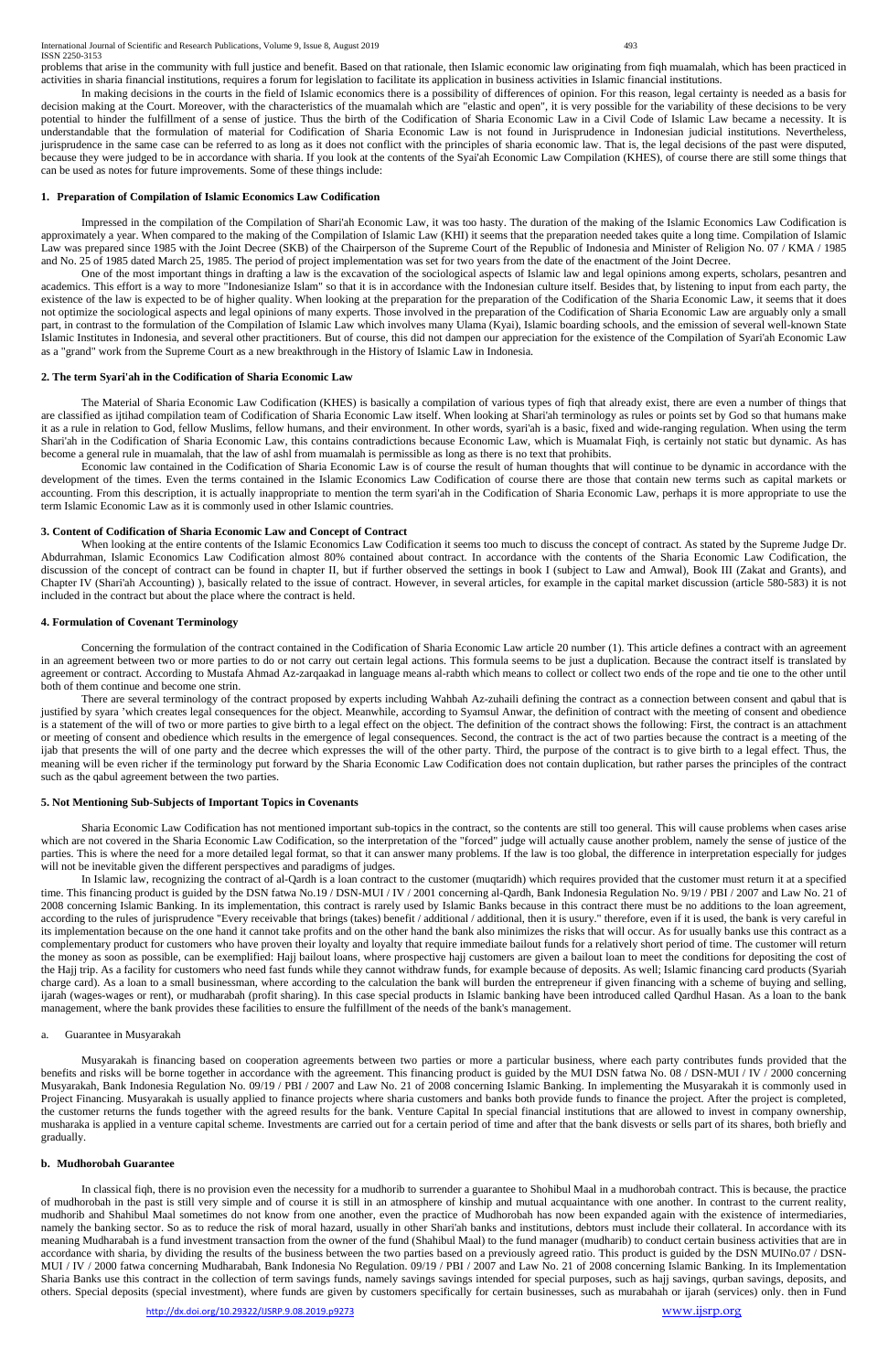International Journal of Scientific and Research Publications, Volume 9, Issue 8, August 2019 494 ISSN 2250-3153

Distribution / Financing Working capital financing such as working capital for trade or services. Special investment, also called mudharabah muqayyadah, where special funding sources, special fund disbursement with the conditions set by the funder (Shahibul Maal).

Types of Murabahah in Islamic Banks Mudharabah Muthlaqah (unrestricted Investment Account) The owner of capital (Shahibul Maal) does not set certain limits or conditions for the manager (mudarib). Mudharabah Muqayyadah (Restricted Investment Account) The owner of a fund establishes certain restrictions or conditions for the fund manager regarding the place, method and object of investment. Mudharabah muqayyadah is divided into two, namely Mudharabah Muqayyadah On Balanche Sheet, namely the flow of funds from one investor customer to a group of business executors in certain sectors, or in certain types of contracts, (and banks bear the risk of channeling investment funds, called Executing Agent / Executing) ) Mudharabah Muqayyadah Off Balance Sheet, namely the flow of funds from one investor customer to one financing customer. Banks only act as arranger (intermediary), (and the bank does not bear the risk, called Channeling Agent / Channelling). Easyarabah Musytarakah Is a combination of mudharabah contract and musyarakah contract). Mudharabah Musytarakah is a form of Mudharabah agreement in which the manager (mudharib) includes his capital / funds in the investment collaboration. Based on the fatwa of the National Sharia Council of the Indonesian Ulema Council (MUI DSN) number 50 / DSN-MUI / III / 2006 concerning the Mudharabah agreement Musytarakah.

In the banking system like this, a legal policy is needed to regulate the second agreement between parties with the fund manager so that there is no promise (one achievement) between the two parties, and there will not be any loss in the agreement, so that the contract deemed legal.

Guarantees in Mudharabah Basically there is no guarantee of capital, however, so that the fund manager does not make a deviation, the owner of the fund can request a guarantee from the fund manager or a third party. This guarantee can only be disbursed if the fund manager is proven to have made a deliberate, negligent mistake or violated the agreed upon matters in the contract.

The explanation above should be used as a reference for managing the contract in the banking system, especially for Islamic banks, but it is not reflected as intended, this indicates that the codification of the Sharia Economic Law needs to be carefully regulated regarding this guarantee. If the debtor includes the guarantee while the business experiences a loss, what will the Bank or Islamic Financial Institution do with the guarantee. Given in mudhorobah if there is a loss due to the normal process of the business, and not because of negligence or fraudulent management, the loss is borne entirely by the owner of the capital, while the manager loses the power and expertise he has devoted. If there is a loss due to negligence and fraudulent management, then the manager is fully responsible.

6. Status of Usury in the Qardh Agreement

In syari'ah banking services or other Islamic Financial Institutions there are usually types of qardh loans. Qardh is a virtuous / soft loan without compensation, usually for the purchase of fungible goods (ie items that can be repaid and replaced according to their weight, size and quantity). While Riba linguistically, usury also means growing and growing so that, usury means taking extra from basic assets or capital in vanity, but in general there is a red thread that confirms that usury is an additional take, both in buying and selling transactions and borrowing in vanity or contrary to the principle of muamalah in Islam.

In the Codification of Sharia Economic Law, there is no mention of the legal status of usury in the qardh contract, on the other hand it is stated that the administrative costs in the qardh contract are borne by the customer without limitation. This will cause problems when creditors over-interpret administrative costs so that they can overload the debtor. So feared there will be hidden usury. In order for administrative costs not to be covered in interest, these costs may not be proportional to the loan amount.

7. Nishab in Zakah on Plants and Fruits

Nishab is the minimum amount that zakat must be issued. In this case the value is calculated from assets that exceed the basic needs: clothing, food, and shelter. The provisions of nishab are important in zakat because of the extent to which a person is obliged to issue zakat. In the Codification of Sharia Economic Law the issue of plant and fruit-fruit zakat rules has not yet been stipulated so that it creates a counterproductive effect on determining the minimum limits of plants and fruits that must be paid for zakat. While all other types of assets are mentioned. Plants and fruits are of various types. But the majority of jurisprudents argue that there is no obligation to produce zakat from fruits and fruits before reaching five times. Based on the hadith, the scholars have calculated the equation of five wasaq (a single word from ausaq) with the size of the present measure, and found that the amount is equal to approximately 653 (six hundred fifty three) kelo grams of staple food in each country.

In Indonesia, of course with rice. Counting nishab on fruits, such as dates and grapes, is done by calculation after both have dried. Namely the still wet dates (Ruthab) become dates, and wine becomes raisins. As for calculating the number of dates and grapes before cooking, it is best to estimate them by estimation or estimation carried out by zakat collectors, who are experts and experienced, when the fruits begin to look perfect (before they are fully cooked).

Such an assessment aims to find out how many kilos of dates or dried grapes (raisins) will be obtained later. In order for this estimate to be known in the form of the amount of zakat, and how many are still the rights of the owner. It will be more complicated if the Codification of Sharia Economic Law discusses the characteristics of plant and fruit zakat. In order to make the Codification of Islamic Economics Law more complete.

#### **E. Conclusion**

The existence of the Compilation of Syari'ah Economic Law is a breakthrough and response to the needs of current economic law. When the development of Islamic economic activity in Indonesia shows a satisfying number, of course it will be accompanied by a clash of various interests. Then the Law No. 3/2008 concerning the Religious Courts came out which gave the Religious Courts the breadth to deal with Shari'ah economic disputes.

Based on the conditions and needs of Muslims when in various fields including economic needs, the Religious Courts began to improve and prepare material laws to resolve the Islamic economic dispute. Thus it was important that the Compilation of Shari'ah Economic Law was born. The existence of regulations that breathe Islam is of course an attempt to positivist Islamic law into national law.

The compilation of Shari'ah Economic Law is of course not a holy book, so it cannot be changed. Therefore, it can be analyzed that there are still many shortcomings that must be corrected in the Codification of Sharia Economic Law. This is something that commonly happens as happened in the past in Islam and has been embodied in the rules of fiqh; the law can change with changes in time, place and condition at the time of the stipulation of the law.

#### **Reference**

Agustianto, Urgency of the Codification of the Shari'ah Economic Law, in www. pesantrenvirtual.com Ansari. Endang Saifudin, Islamic Nationalist Constitutional Struggle in the Constitutional Field in Islamic Law in Indonesia, Bandung: Rosdakarya, 1991 Abdullah Nasih Ulwan, Law of Zakat in the View of Four Schools (Jakarta: Litera between Nusa, 1985) Antonio. Muhammad Syafi'i, Islamic Bank From Theory To Practice, Cet. I; Jakarta: Gema Insani Press, 2001 Anwar. Syamsul, Syari'ah Agreement Law, Jakarta: Rajawali Press, 2007 Abdul Muhits, Compilation of Syari'ah Economic Law, Jakarta: tt.p, 2006 Abdul Mughits, Compilation of Syari'ah Economic Law (KHES) in Review of Islamic Law (Al-Mawarid Journal XVIII Edition, 2008) As-Suyuti, Al-Asybah Wannadhair (Beirut: Dar Al-Kutub Al-Ilmiyah, 1403) Ascarya, Akad and Products of the Syari'ah Bank, Jakarta: Rajawali Press, 2008 Indonesian Ministry of Religion, Compilation of Islamic Law (Jakarta: Director General of PKAAI, 2000 Mahmud Syaltut, al-Islam 'Aqidah wa asy-Shari'ah, cet. 3rd (Egypt: Dar al-Qalam, 1966) Marzuki Wahid, State School of Fiqh: Criticism of the Politics of Law in Indonesia, (Yogyakarta: LKIS, 2001) Badilag and the Working Group on Religious Civilization Conduct KHES // www.badilag Book Study. net Indonesian Ministry of Religion, Compilation of Islamic Law, Jakarta: Director General of PKAAI, 2000 Endang Saifudin Ansari, Constitutional Nationalist Constitutional Struggle in the Field of Constitution in Islamic Law in Indonesia, (Bandung: Rosdakarya, 1991) Gemala Dewi, Legal Aspects in Sharia Banking and Insurance in Indonesia Hamidi. M. Lutfi, The Traces of the Syari'ah Economy, Jakarta: Senayan Abdi Publishing, 2003 al-Habsyi. Muhamad Bagir, Fiqh Praktis I, Bandung: Mizan, 2005 Ichtijanto, Development of the Theory of the Applicability of Islamic Law in Indonesia in Islamic Law in Indonesia, Bandung: Rosdakarya, 1991